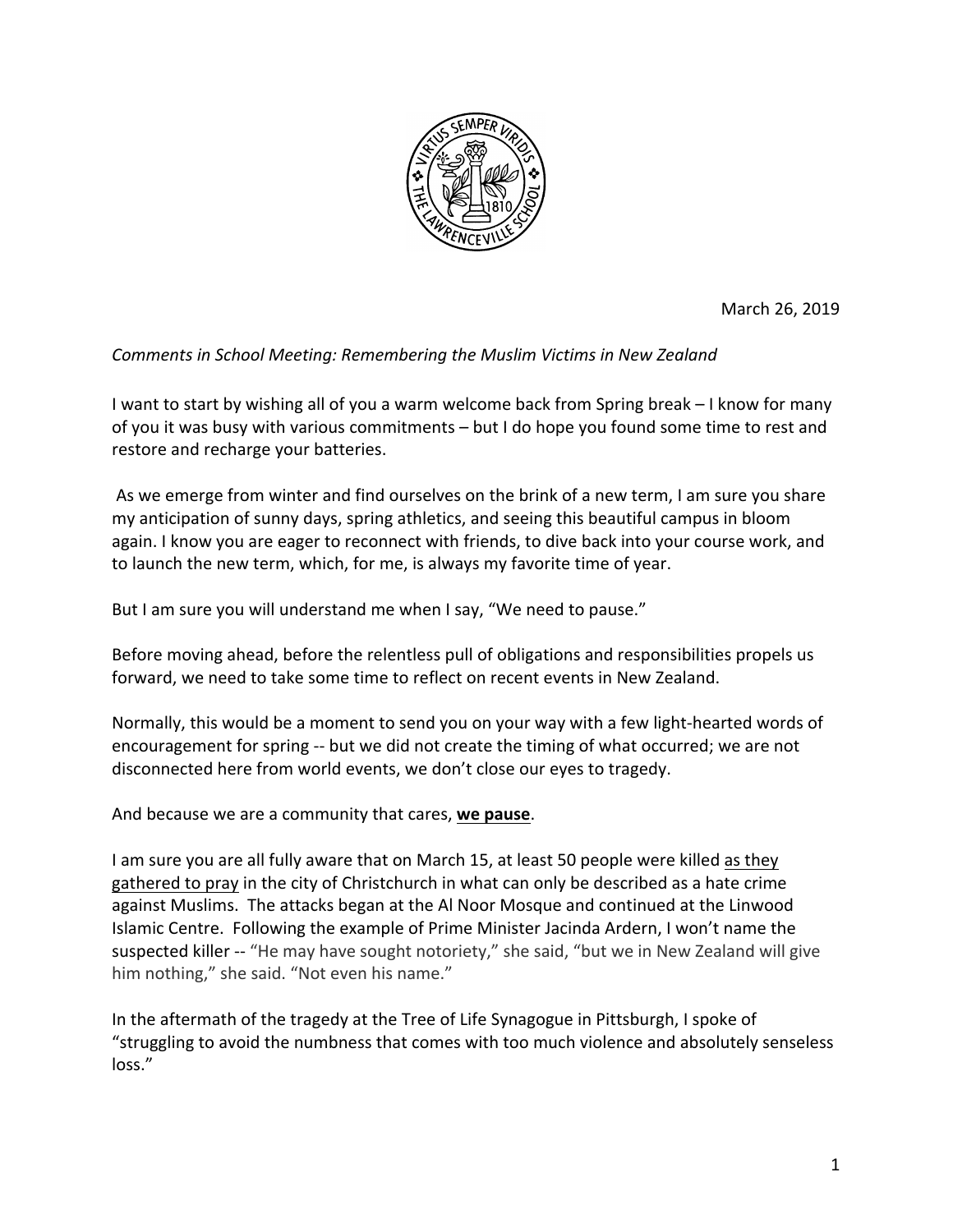This past Sunday, Student Council Representative Shaezmina Kahn echoed that sentiment in an email she sent to a number of us: "...given the frequency of terrorist attacks, I do believe that people in the global community are becoming desensitized to this display of inhumanity."

Part of our duty as a caring community is to avoid at all costs this numbness we might start to feel, or the air of banality that these all-too-frequent tragedies can take on if we don't stop to reflect, to empathize, and for those who pray, to pray.

## **With that in mind, I have just three very brief reflections to share this afternoon, and I know** there will be additional voices later this week, especially student voices, who will offer further thoughts and perspectives.

 $\circ$  I want to start by remembering the victims and by expressing our deepest, heartfelt sympathy and condolences. I can scarcely comprehend the magnitude of suffering and loss that those families are only beginning to process. In doing so, I also want to express our solidarity with the outpouring of international outrage at this tragedy.

There have been a number very moving displays of support and solidarity, many of them symbolic. My uncle, a Catholic priest who spent most of his life teaching among local populations in developing countries, used to say that **symbols and rituals take over when words fail us**. One such symbolic gesture came from members of the Maori community, the primary indigenous people of New Zealand, who performed the traditional haka dance in front of the Al Noor Mosque in Christchurch, a dance that is an emphatic celebration of life. Another gesture involved female newscasters, police officers, nurses, and other professionals in New Zealand who donned the hijab in solidarity with the Muslim community.

- $\circ$  I also want to mention the principled, decisive leadership in this moment of crisis that we have seen in Prime Minister Jacinda Ardern. Her personal grief, the clarity of her messages, and her willingness to take action quickly have been moving and inspiring to me. Days after the tragedy, referring to this "extraordinary and unprecedented act of violence," she said, "It has no place in New Zealand. Many of those affected will be members of our migrant communities. New Zealand is their home-they are us."
- $\circ$  And finally, I want to take a moment to remind ourselves that this is not the first time we've been faced with deeply troubling circumstances, and it is precisely at these moments that we need to recommit to our core values as a community and to our founding principles as a country; these serve as guideposts in a world that may not share those principles: in this case, the fundamental right of religious freedom, to worship and practice one's religion in a safe and respectful environment.